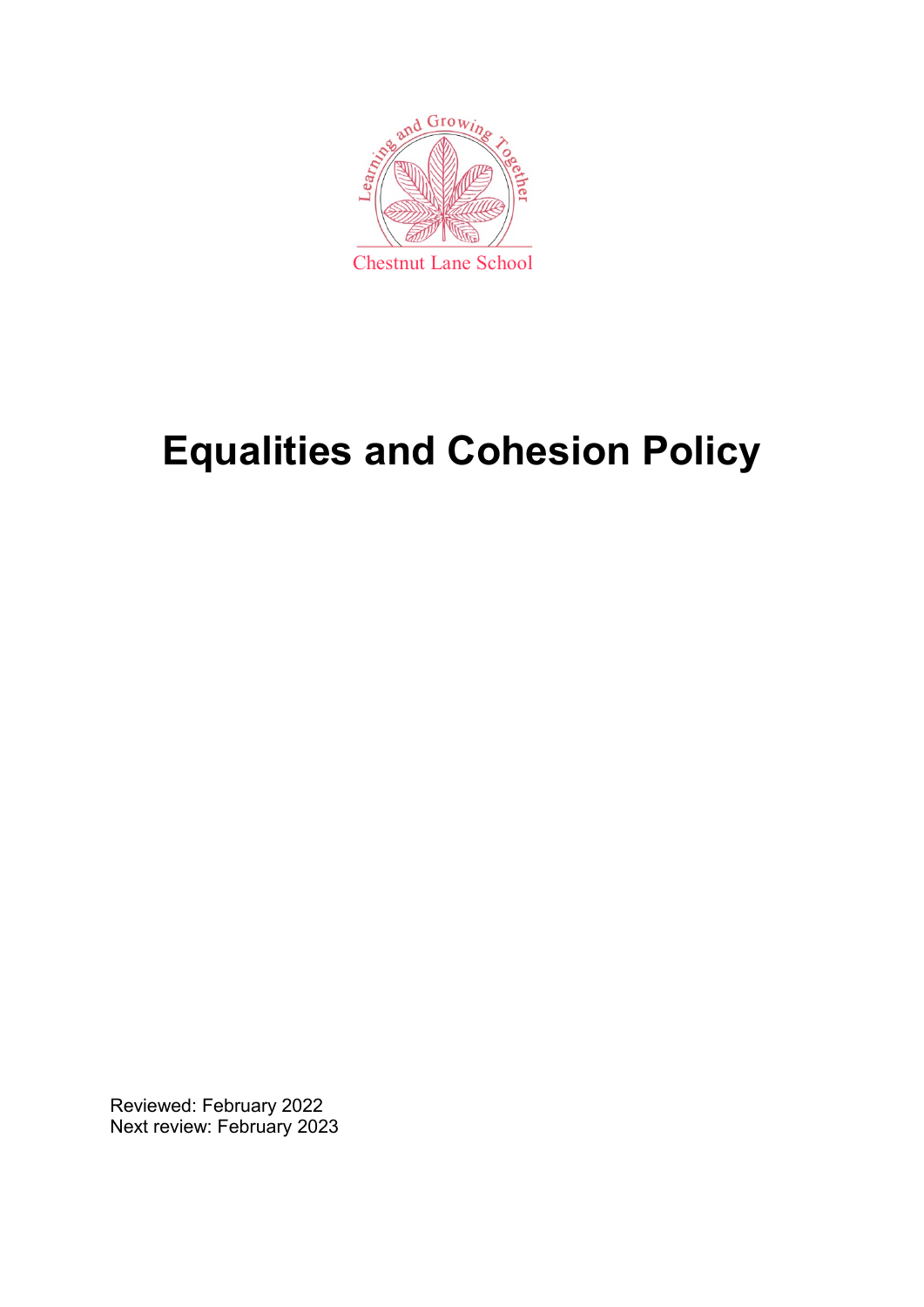# **1. Chestnut Lane School Mission Statement / Principles**

This policy builds on the school's core values and ethos. It covers our school's aims for promoting equality and diversity, challenging discrimination and celebrating diversity**.** 

**What is Equality?** Equality is the principle of equal treatment for all people irrespective of their gender, ethnicity, disability, religious belief / non-belief, sexual orientation, age, gender re-assignment, marriage or civil partnership and pregnancy or maternity status.

**What is Diversity?** Diversity is the acceptance that we are all different but we are all equal. Diversity focuses on valuing and celebrating the strengths in people's differences.

**What is Community Cohesion?** Community cohesion is to have common vision and civic pride, valued and celebrated diversity, clear rights and responsibilities, equal life chances for all and strong relations between different communities.

The philosophy of our school talks of valuing the individuality of all our pupils and staff. We are committed to giving all our pupils every opportunity to achieve the highest of standards. Within this ethos of achievement, we do not tolerate bullying and harassment of any kind.

We actively tackle discrimination against those with a disability (disabilism); racial discrimination including discrimination based on religion or belief / non-belief, sexual (orientation) harassment and discrimination, gender re-assignment, pregnancy or maternity, breastfeeding discrimination and promote equal opportunities and good relations between and amongst all.

We aim to ensure that the school promotes the individuality of all our pupils, irrespective of ethnicity, sexual orientation, disability, gender, gender re-assignment, religion, belief / nonbelief or background.

We are committed to ensuring that positive action is taken where necessary to redress the balance of inequality that may exist. Based on this our school's admissions policy is equally open to pupils of all groups.

Within the context of the school, we aim to positively transform individual and shared circumstances, perceptions, attitudes and relations. We aim to reflect the diversity of our local community and society and ensure that the education we offer reduces the chances of social divisions and parallel lives by recognising, celebrating and valuing different backgrounds, lifestyles and identities.

We uphold fundamental British values, and will endeavour to ensure that all children learn these as part of a broad and diverse curriculum. Through our work on preventing radicalisation and extremism (both violent and non-violent) we will engage with our school community to enhance community cohesion. Our Safeguarding Policy reflects our commitment to ensuring our school is a safe place for all.

We believe that these commitments are as important in the context of a school with limited ethnic diversity, as well as in a school with a diverse population whatever that diversity may be.

# **2. Current Profile of the School**

The profile of the school is shown in the Equalities and Cohesion Plan.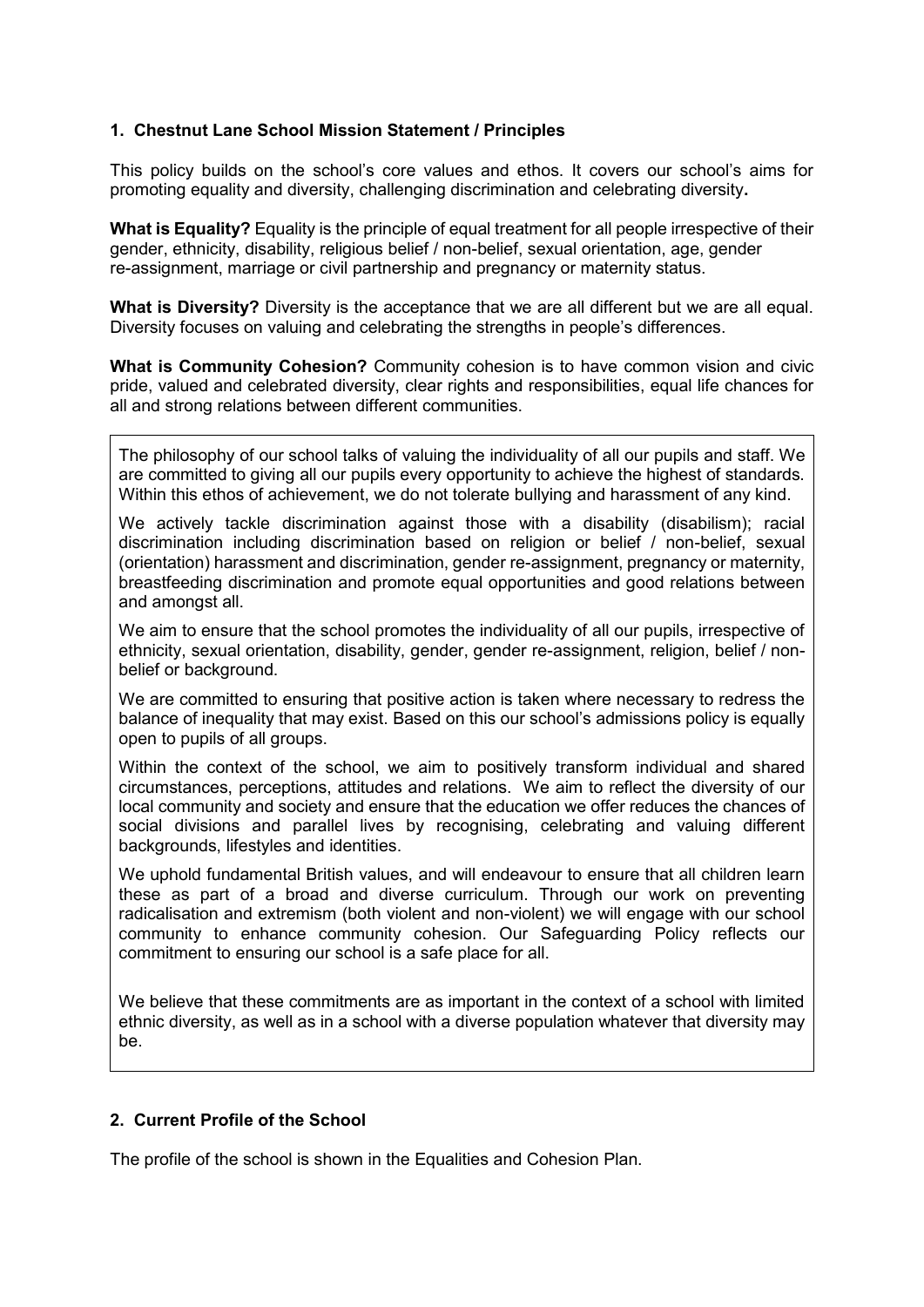# **3. Legislative Context**

# **This section explains who the school's Equalities and Cohesion Scheme covers**

Equality is not about benefiting some people at the expense of others - equality benefits everyone. In an effort to ensure that marginalised groups are given equal opportunity, this policy will prioritise the following groups.

Disabled persons - We follow the social model of disability, which means that we understand that the barriers to disabled persons securing equality are due to the physical environment and people's attitudes. Disabled people include those with physical and sensory impairment (difficulties), learning disabilities, mental illness, long-term illness all of which are substantial.

With regard to age, our focus is on older persons (over 60) and younger people.

With regard to race equality we accept the definition of a racist incident based on recommendation 12 of the Report of the Stephen Lawrence Enquiry 'A racist incident is any incident which is perceived to be racist by the victim or any other person'.

# **4. Development of the Policy**

This policy is based on the Buckinghamshire Council model policy. It has been developed by school staff and governors, and the Equalities and Cohesion Plan reflects our intention to include everybody in the work and life of the school. Ongoing development of this policy will be necessary in order to reflect the changing nature of our school.

# **5. Responsibility for the Scheme**

# **Governors have appointed an Equalities Governor**

**The Governing Body** is responsible for ensuring that:

- The school complies with all equalities legislation relevant to the school community
- The school's Equalities and Cohesion objective is maintained, updated regularly and published on the school's website
- That procedures and strategies related to the policy are implemented
- The named Equalities Governor will monitor, on behalf of the governing body, discriminatory / prejudiced-based incidents and ensure that appropriate action is taken in relation to all said incidents.

# **Positive Action**

The Governing Body recognises that the avoidance of discrimination is not sufficient to ensure that equality exists in the school. The Governing Body will therefore give full consideration to measures of positive action which may assist in achieving the aims of this policy. This is action designed to encourage or facilitate the employment or training of minority or disadvantaged groups.

The Governing Body will not discriminate in favour of individuals from specific groups (positive discrimination), but it will take positive action which enables members of those groups to compete on an equal basis. Positive action measures include:

 Encouraging applications from specific groups which are under-represented in the school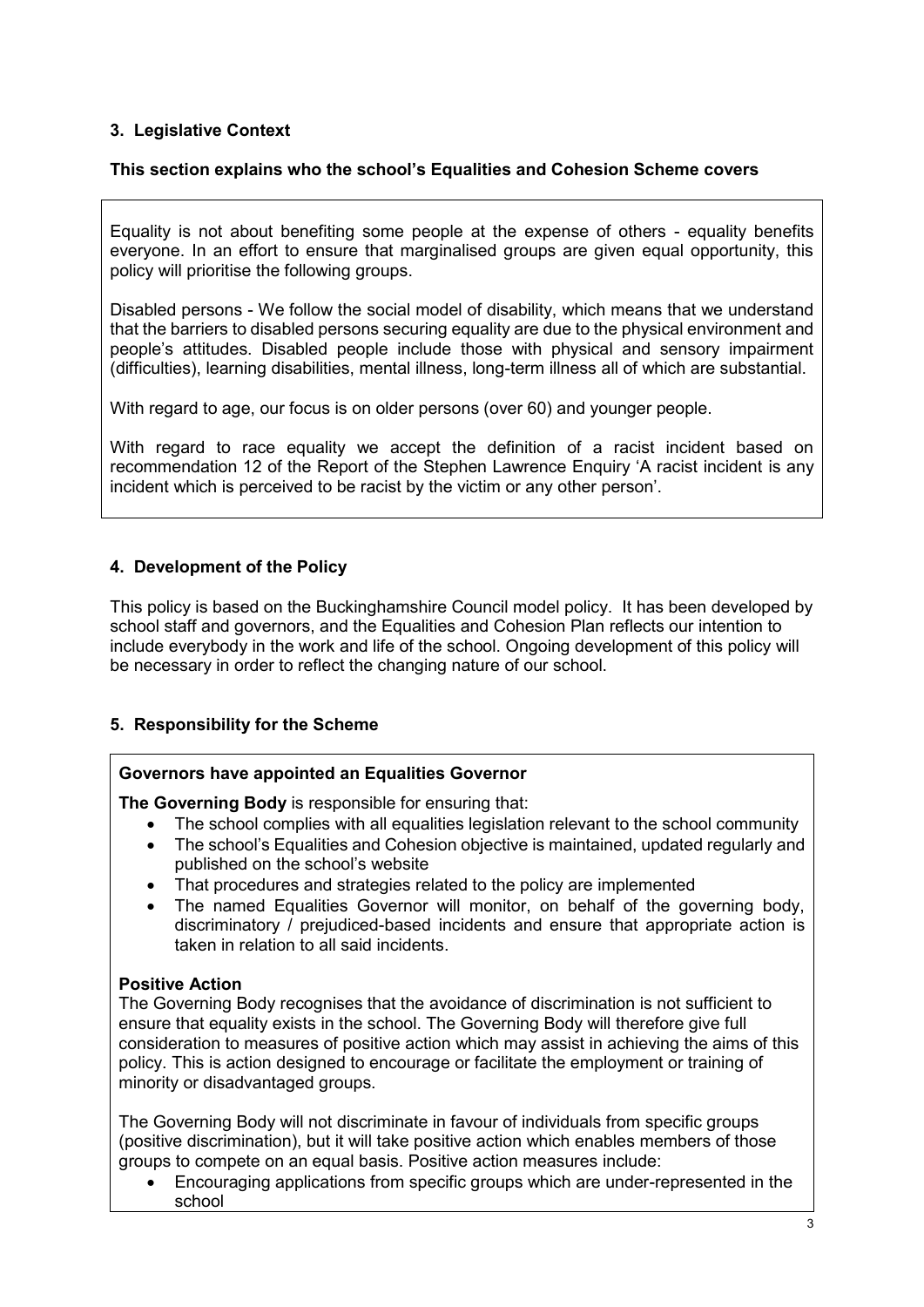- Encouraging people with disabilities to apply for posts
- Advertisements which encourage applications from individuals of a particular sexual orientation, or religion or belief, but make it clear that selection will be on merit
- Flexible working promoting the use of job shares and flexible working where operational factors make this possible
- Language / literacy training
- Supporting training measures for under-represented groups
- Assistance with applications for candidates with language problems
- Provision of childcare facilities or support with the costs of childcare facilities for staff
- Exploring the possibility of career breaks for women to assist with family commitments
- Commitments to interviewing disabled people who meet the basic criteria for the post
- Encouraging staff to become representatives of trade unions/associations.

# **Harassment and grievance procedures**

Harassment has the effect of destroying dignity and undermining the confidence of employees. It can take many forms including physical contact, bullying, threatening or ignoring someone. It can be a series of offensive remarks or a single incident. It can be behaviour that staff find offensive even if not directed at them or harassment because of perception or association.

The Governing Body is committed to the principles of dignity at work for all its staff in the school. This includes the right to be treated with respect by all managers and colleagues. The Governing Body will consider any acts of harassment including those on the grounds of age, disability, gender reassignment, marital status and civil partnership, pregnancy and maternity, race, religion or belief, sex or sexual orientation, as totally unacceptable and outside the ethos and culture of the school. Any such act by a member of staff against any adult or child will be treated as a disciplinary offence, and action taken accordingly.

The school has procedures to resolve grievances and for the handling of complaints of harassment and bullying at work. The Governing Body is committed to investigate any such complaint. These procedures will be followed carefully and promptly in response to any such complaint. The first point of contact for any such complaint should be the Headteacher or Chair of Governors. In addition, staff have the right to approach their professional association or trade union representative for support.

Our school has the same Governor monitoring not only Race equality but also the other protected characteristics along with Community Cohesion.

# **The Headteacher and Senior Management** are responsible for:

- Along with the Governing body, providing leadership and vision in respect of equality and diversity
- Overseeing the implementation of the Equalities and Cohesion Policy
- Co-ordinating the activities related to equality and diversity
- Ensuring that all who enter the school are aware of, and comply with, the Equalities, and Cohesion Policy
- Ensuring that staff are aware of their responsibilities and are given relevant training and support
- Taking appropriate action in response to racist incidents, discrimination against persons with a disability and sexual harassment or discrimination against any persons because of their age, sexuality or religion, belief/non-belief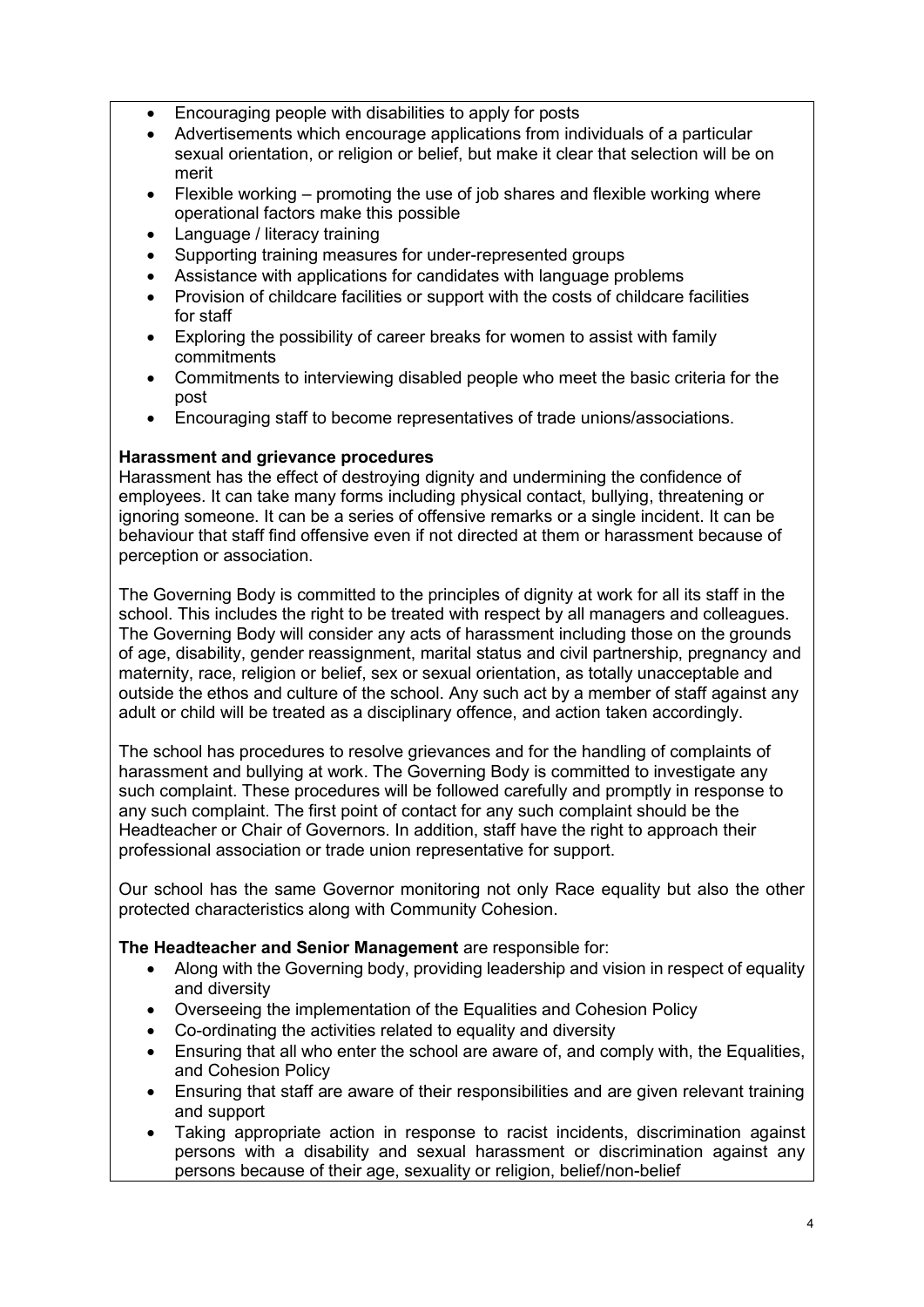- Supporting parents to become involved in their children's education, both in school and at home
- Considering and overcoming barriers to parents' involvement (i.e. work commitments, non-resident parents, and lone parents)
- Working with, and supporting, all staff to ensure that as far as possible their religious needs are met within the workplace.

**All Staff** are responsible for:

- Dealing with incidents of discrimination and knowing how to identify and challenge bias and stereotyping
- Not discriminating on grounds of race, disability, or other equality issues
- Keeping up to date with equalities legislation by attending training events organised by the school or Local Authority.

**All Parents/Carers** are responsible for:

- Their children's education
- Being aware of, and complying with, the Equalities-and Cohesion Policy;
- Positively influencing their children's expectations about education as well as their attitudes and behaviour towards other pupils, staff and senior management including the Governors
- Understanding the ethos of the school and becoming involved in school life (i.e. open days, extended services, parents' councils, informal discussions with staff, parent evenings).

**All Pupils** are responsible for:

- Being aware of and complying with the Equalities and Cohesion Policy (at an age appropriate level)
- Not discriminating on grounds of race, sexual orientation, religion, belief or nonbelief, gender; or other equality characteristics
- Reporting any racist incident or act of discrimination in which they were directly or indirectly involved either in or out of school
- Understanding, valuing and celebrating diversity, both within and outside of school;
- Challenging stereotypes, and prejudices
- Treating others as their equals.

# **6. Eliminating Discrimination, Promoting Equality and Celebrating Diversity**

# **I. Learning and Teaching**

We aim to provide all our pupils with the opportunity to succeed, and to reach the highest level of personal achievement. To do this, teaching and learning will:

- Ensure equality of access for all pupils and prepare them for life in a diverse society
- Use materials that reflect diversity within society in terms of age, race, gender, ability, faith, ethnicity, social condition, cultural background and sexual orientation, without stereotyping
- Develop learning materials and activities that emphasise the benefits of having diverse communities, neighbourhoods, schools and groups
- Provide opportunities for pupils to appreciate their own culture and celebrate the diversity of other cultures.
- Promote attitudes and values that will challenge discriminatory behaviour
- Create a learning environment that establishes mutual respect when asking and answering questions
- Strengthen individual and collective skills to deal with change across time and space.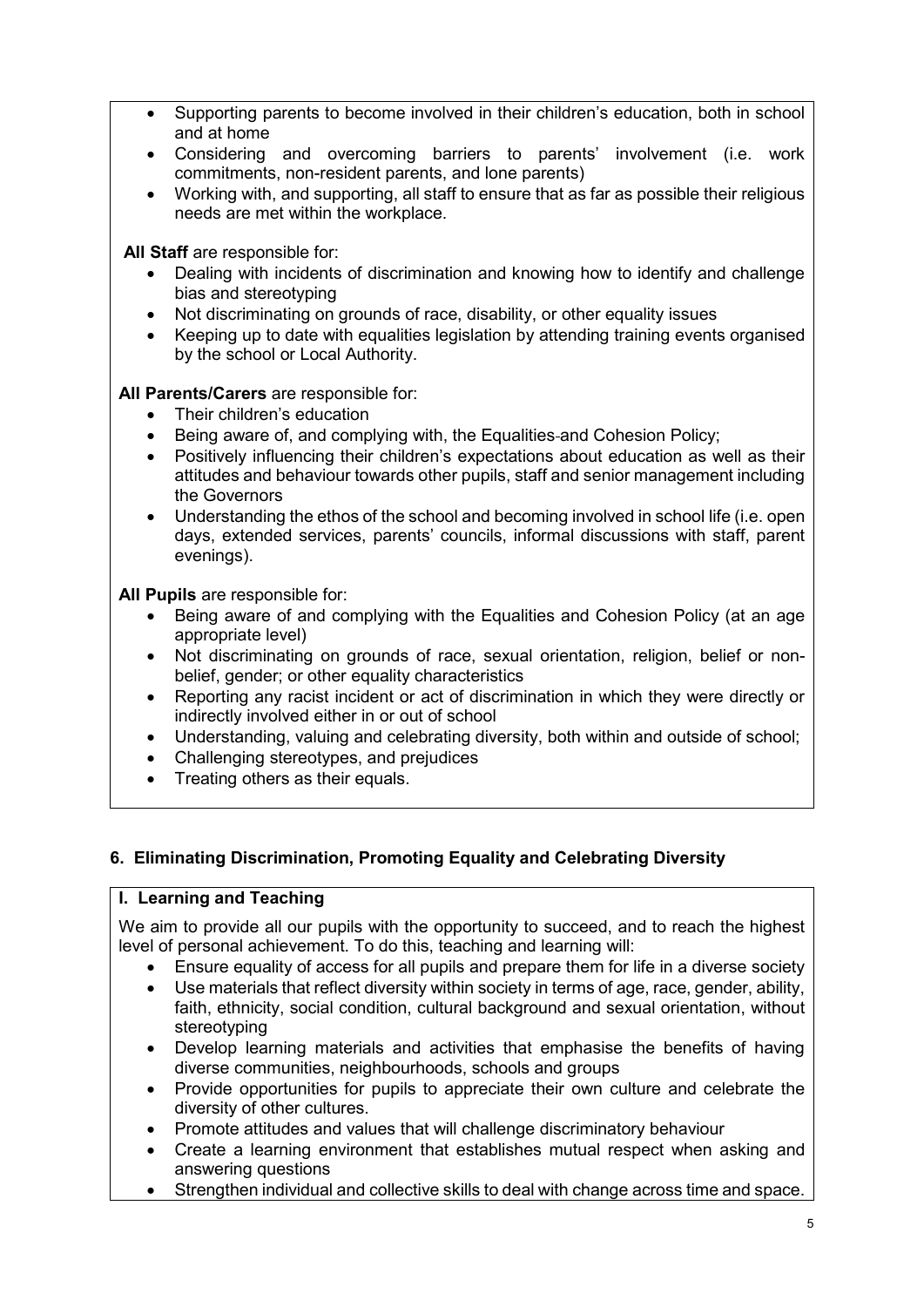- Provide opportunities for pupils to identify shared interests among members of different social groups and categories
- Use a range of sensitive teaching strategies when teaching about different cultural traditions
- Develop pupils' awareness so that they can detect bias and challenge discrimination
- Ensure that the PSHE and RHE curriculum cover issues of equalities, diversity, human rights and inclusion
- Ensure children understand and feel comfortable with key, age-appropriate vocabulary when discussing equality and diversity.
- Promote and celebrate the contribution of different ethnic groups to the subject matter in all subject departments, where appropriate
- Seek to involve all parents in supporting their child's education
- Provide educational visits and extra-curricular activities that reflect all pupil groupings
- Take account of the performance of all pupils when planning for future learning and setting challenging targets
- Make best use of all available resources to support the learning of all groups of pupils
- Increase achievement of all pupils in English, Maths, Science and Computing across all stages
- Reduce direct, indirect and institutional discrimination
- Reduce group segregation, disproportion and under/over representation
- Foster social bonding (intra-group relations) and social bridging (inter-group relations) among pupils, workers, staff, parents, carers and families
- Emphasise interconnectedness and interdependence of society members at local, regional, national and global levels
- Facilitate balance between leadership and teamwork among pupils, staff, teachers and governors
- Challenge negative stereotypes and prejudices about leadership/membership to certain groups in relation to specific persons and groups
- Challenge assumptions and expectations about specific lifestyles or identities of certain persons and groups.

# **II. Personal Development and Pastoral Guidance**

- Staff take account of disability needs, gender, religious and ethnic differences and the experience and needs of particular groups such as Gypsy Roma and Traveller, refugee and asylum seeker pupils.
- Remove unlawful distinctions, exclusions, restrictions or preferences that have the purpose or effect of limiting equal access to goods, facilities and services.
- All pupils / staff / parents / carers are given support, as appropriate, when they experience discrimination. We also recognise that the perpetrators of discrimination are themselves sometimes victims of their personal circumstances and therefore where appropriate remedial work is done to ensure that the actions do not occur again.
- Positive role models are used throughout the school to ensure that different groups of pupils can see themselves reflected in the school community.
- All pupils develop communication, delegation, motivation and supervision skills, particularly those who come from vulnerable, excluded or deprived backgrounds.

# **III. Curriculum**

Each area of the curriculum is planned to incorporate the principles of equality and to promote positive attitudes towards equality and diversity: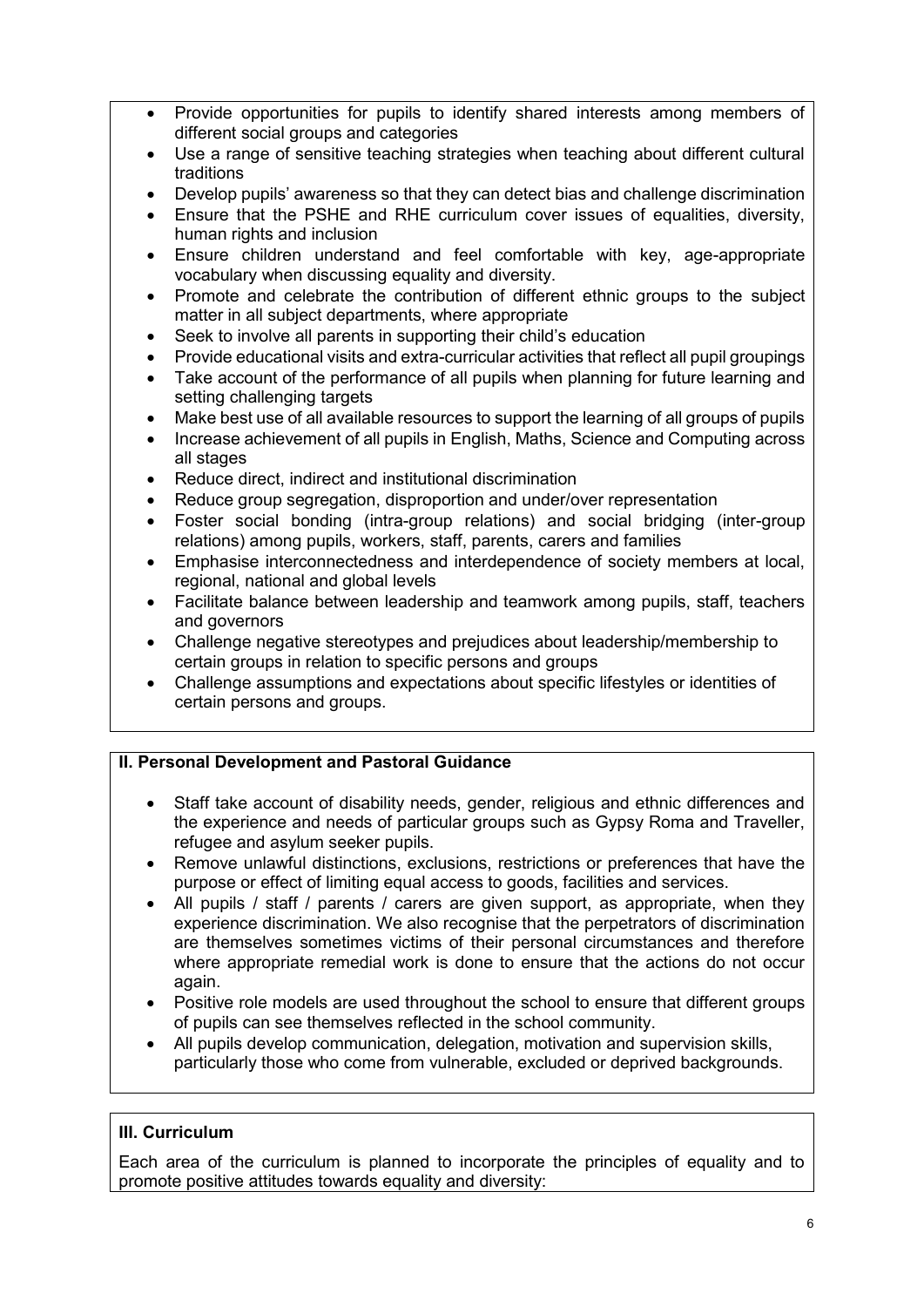- Pupils will have opportunities to explore concepts and issues relating to identity and equality
- All steps are taken to ensure that all pupils have access to mainstream curriculum, both in school and at home, by taking into account the cultural and lifestyle backgrounds of all pupils, their linguistic needs and their learning styles
- Provide reasonable means for children, young people, their friends and families to have meaningful and continuous interaction with people from different backgrounds, lifestyles and identities
- Provide opportunities to recognise similarities while appreciating, respecting and valuing differences across and between groups
- Challenge perceptions among majority groups about special treatment of minority groups
- Challenge cultural, geographical or generational boundaries of the 'community'
- Utilise food, arts, sports and PE as a means to foster participation, engagement, empowerment and consultation
- Foster social bonding (intra-group relations) and social bridging (inter-group relations) among pupils, workers, staff, parents, carers and families
- Facilitate meaningful and continuous interaction between people from all walks of life
- Increase awareness about rights and responsibilities of pupils, their parents and carers as community members, regardless of migratory status and/or nationality
- Remove barriers to access, participation, progression, attainment and achievement.
- Emphasise multiple dimensions of equality (opportunities, access, treatment, participation and outcome).

# **IV. Staff Recruitment and Professional Development**

- All posts are advertised formally and open to the widest pool of applicants.
- All those involved in recruitment and selection are trained and aware of what they should do to avoid discrimination and ensure equality good practice throughout the recruitment and selection process.
- Steps will be taken to encourage people from underrepresented groups to apply for positions at all levels of the school.
- Access to opportunities for professional development is monitored on equality grounds.
- Equalities policies and practices are covered in all staff induction.
- All supply staff are made aware of equalities policies and practices.
- Facilitate training for staff, teachers, governors and headteachers on community cohesion.
- Reduce direct, indirect and institutional discrimination with regards to staff recruitment, training and retention.
- Workforce at all levels reflects local, regional and national diversity in terms of age, race, gender, ability, faith, ethnicity, social condition, cultural background and sexual orientation.

# **V. Partnerships with Parents / Carers and Communities**

- All parents/carers are encouraged to participate at all levels in the full life of the school.
- We will, as a school, establish and strengthen partnerships with other schools to share good practice, exchange information and foster multi-cultural, multigeographical and multi-generational activities.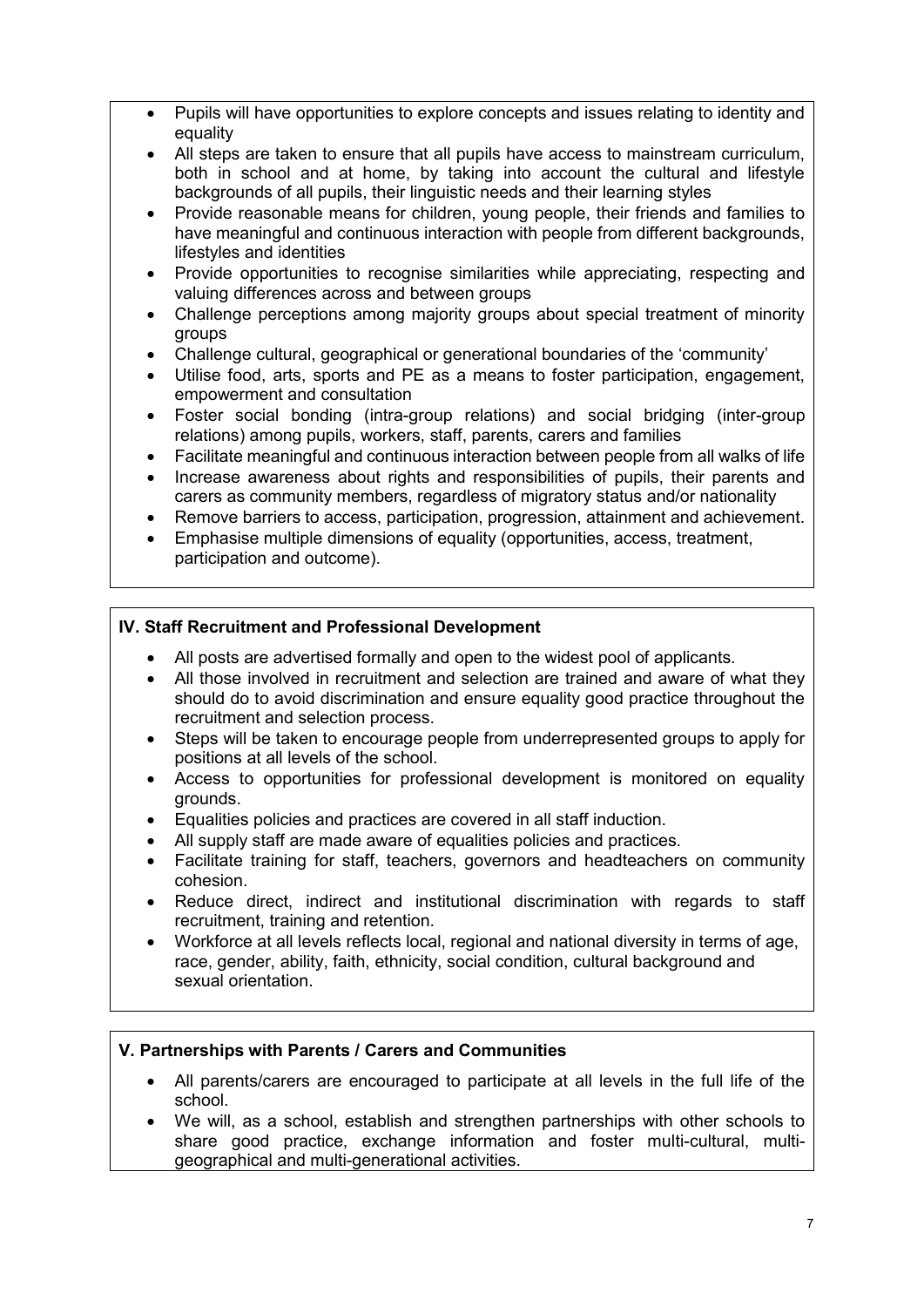- Members of the local community regularly join in school activities and any family celebrating a special festival are welcomed to share their experience with the class or school.
- The school has a role to play in supporting new and settled communities.
- Establish links with community groups and organisations to increase range of activities and services they can offer.
- Establish links with community groups and organisations to share good practice and grassroots knowledge.
- Emphasise equal contributions to society of members from different backgrounds with various lifestyles and identities.
- Improve perceptions about efficiency, efficacy and fairness of service provision at local level.
- Increase sense of responsibility and reciprocity between and within groups and persons.
- Increase awareness amongst pupils, parents, carers and families about social services at county, district, parish and neighbourhood level.
- Involve community members in activities that reflect similarities across heterogeneous groups and differences within homogeneous groups.
- Foster positive relationships between and within groups of pupils, workers, staff, parents, carers and families.
- Facilitate meaningful and continuous interaction between and within members of different groups.
- Establish and strengthen effective approaches to monitor, evaluate, manage and prevent conflict.

# **7. Putting Policy into Practice**

The Policy has actions that require annual monitoring (see Equalities and Cohesion Development Plan). The plan identifies: areas for development with clear actions, staff with responsibility for meeting the targets and a timeline for achieving targets.

# **8. Monitoring and Reviewing**

#### **Under the Codes of Practice, all Equalities Policies and the attached action plan, need to be monitored and reviewed annually and a report on progress should be given to the Governors.**

We have a rolling programme for reviewing our school policies. When policies are reviewed, governors endeavour to ensure that due regard is given to the promotion of all aspects of equality within each policy.

We regularly review the impact of our policies on the needs, entitlements and outcomes for pupils, staff and parents from the equality strands referred to in this policy. We pay specific attention to the impact that our policies have on the attainment of pupils from different groups.

We make regular assessments of pupils' learning and use this information to track pupils' progress, as they move through the school. As part of this process, we regularly monitor the performance of different groups, to ensure that all groups of pupils are making the best possible progress. We use this information to adjust future teaching and learning plans, as necessary. Resources are available to support groups of pupils where the information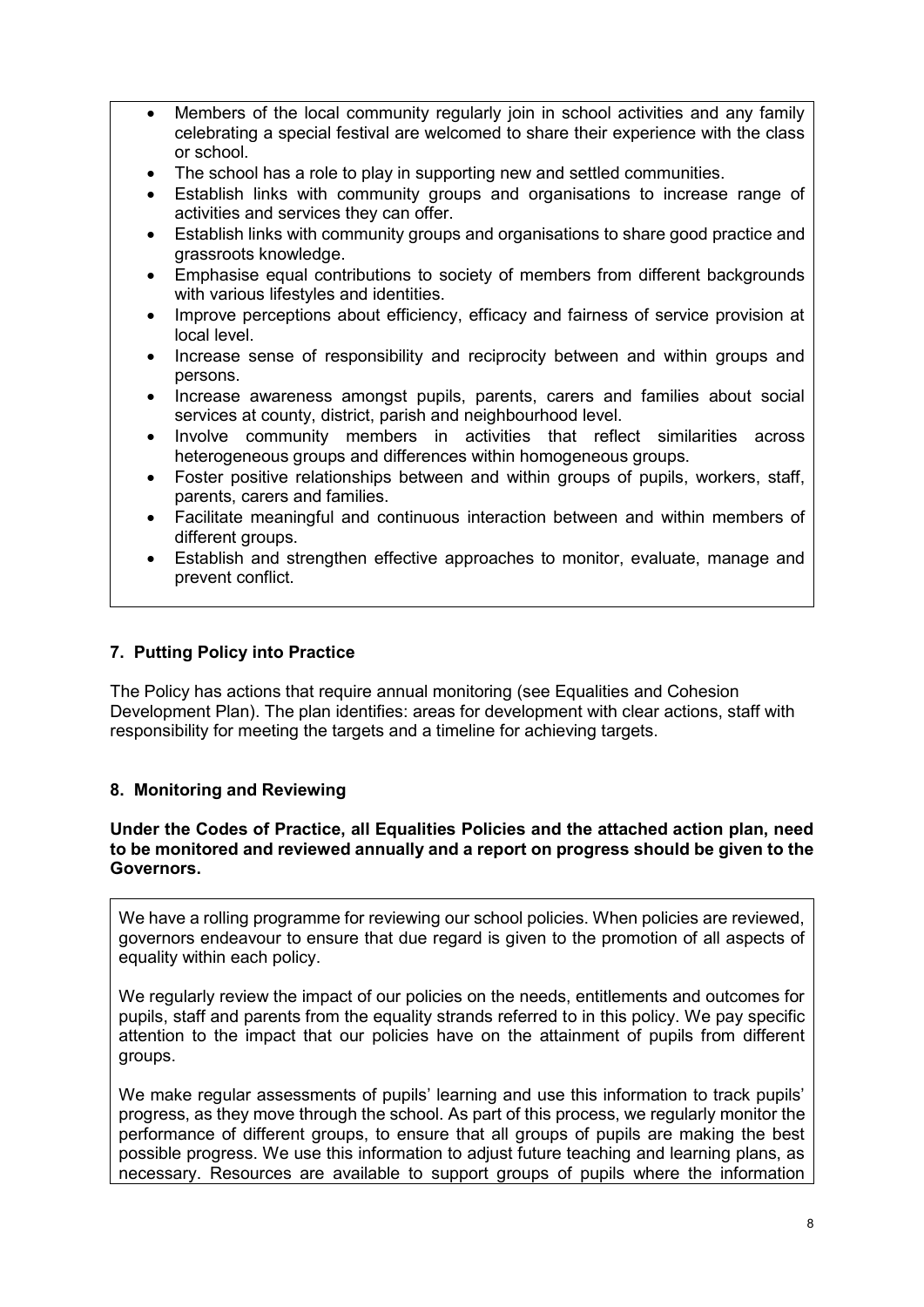suggests that progress is not as good as it should be. The governing body receives regular updates on pupil performance information.

School performance information is compared to national data to ensure that pupils are making appropriate progress when compared to all schools, and to schools in similar circumstances.

As well as monitoring pupil performance information, we also regularly monitor a range of other information. This relates to:

- **Exclusions**
- Incidents of racism, disabilism, sexual harassment and all forms of bullying
- Parental involvement.

Our monitoring activities enable us to identify any differences in pupil performance. This allows us to take appropriate action to meet the needs of specific groups and to set targets in our strategic plan, in order to make the necessary improvements.

# **Impact Assessments and how this Policy Relates to other School Policies**

Our school takes account of the need to review all policies for adverse impact on any groups referred to in this policy.

We ensure that the commitments embodied in our mission statement for equality apply to the full range of our policies and practices, especially those concerned with:

- Equal opportunities
- Pupils' progress attainment and assessment
- Behaviour discipline and exclusions
- Pupils' personal development and pastoral care
- Teaching, learning and the curriculum
- PSHE & RSHE
- Induction
- Admissions and attendance
- The curriculum
- Staff recruitment and retention
- Governor /staff training and professional development
- Partnerships with parents/carers and communities
- Visits and visitors.

Each policy, and any other relevant policies as outlined in the specific duties placed upon us by the relevant legislation, will be evaluated and monitored for its impact on pupils, staff, parents and carers from the different groups that make up our school.

**Signed:** 

**Chair of Governors: Tim Hillier** 

**Date:** 16 February 2022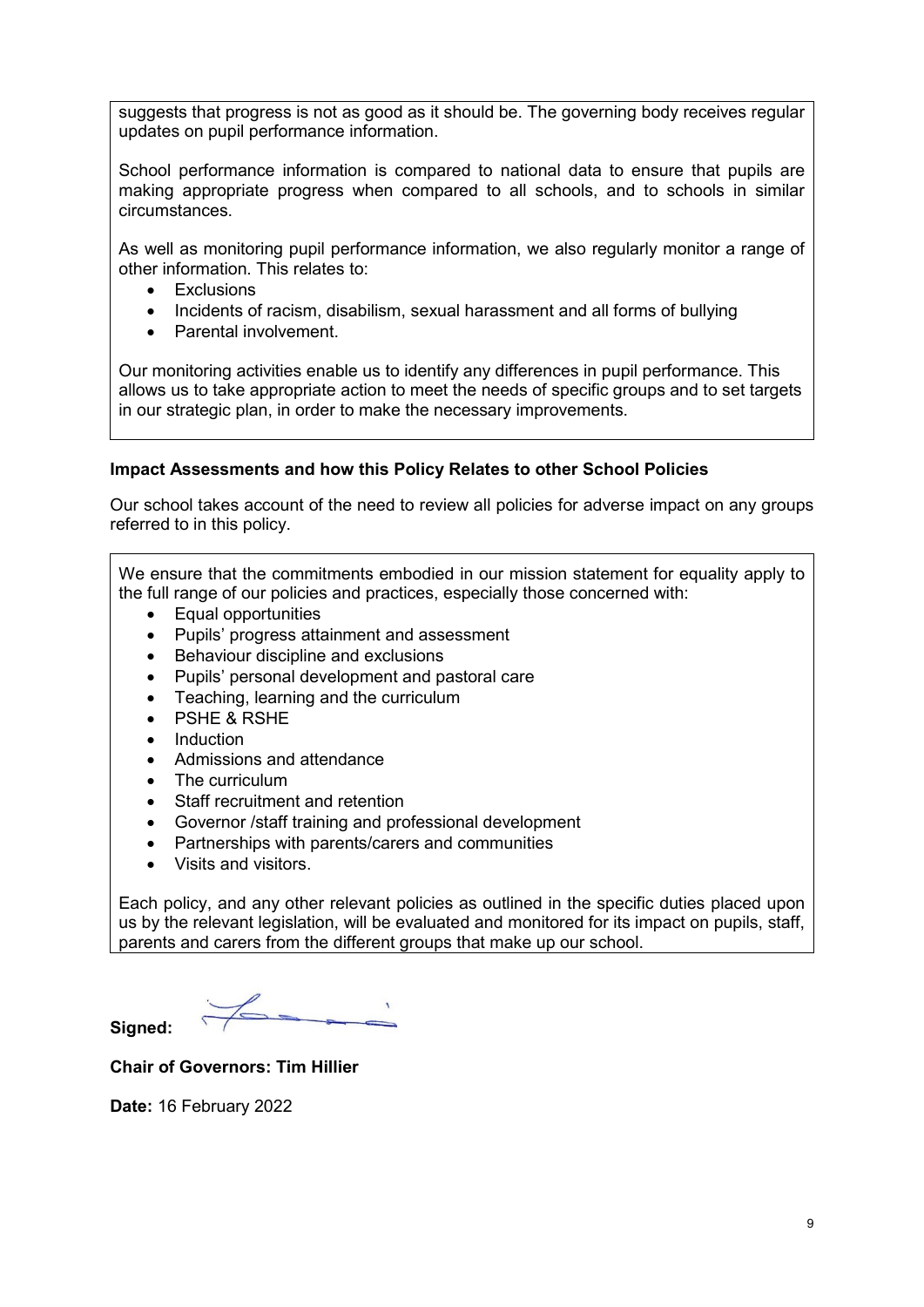# **Appendix A**

# **The Equality Act 2010**

The Equality Act 2010 replaced all existing equality legislation from 1<sup>st</sup> October 2010. It streamlines all the various legislation into a single requirement.

The Act prohibits schools from discriminating against, harassing or victimising:

- prospective pupils
- pupils at the school
- in some circumstances former pupils

Schools also have obligations as employers, bodies which carry out public functions and service providers.

#### **What the law protects against**

These are the main forms of prohibited conduct.

#### *Discrimination*

This includes:

- Treating a person worse than someone else because of a protected characteristic (known as **direct discrimination**). Although in the case of pregnancy and maternity direct discrimination, this can occur if they have protected characteristic without needing to compare treatment to someone else. It is not possible to justify direct discrimination, so it will always be unlawful.
- Putting in place a rule or way of doing things that has a worse impact on someone with a protected characteristic than someone without one, when this cannot be objectively justified (known as **indirect discrimination).** Indirect discrimination will occur if the following four conditions are met:
	- $\circ$  You apply (or would apply) the provision, criterion or practice equally to all relevant pupils, including a particular pupil with a protected characteristic, and
	- o The provision, criterion or practice puts or would put pupils sharing a protected characteristic at a particular disadvantage compared to relevant pupils who do not share that characteristic, and
	- $\circ$  The provision, criteria, practice or rule puts or would put the particular pupil at that disadvantage, and
	- o You cannot show that the provision, criteria of practice is justified as a 'proportionate means of achieving a legitimate aim'.
- Treating a disabled person unfavourably because of something connected with their disability when this cannot be justified (**known as discrimination arising from disability).** Discrimination arising from disability occurs when you treat a disabled pupil unfavourably because of something connected with their disability and cannot justify such treatment. Discrimination arising from disability is different from direct discrimination. Direct discrimination occurs because of the protected characteristic of disability. For discrimination arising from disability, the motive for the treatment does not matter; the question is whether the disabled pupil has been treated unfavourably because of something connected with their disability.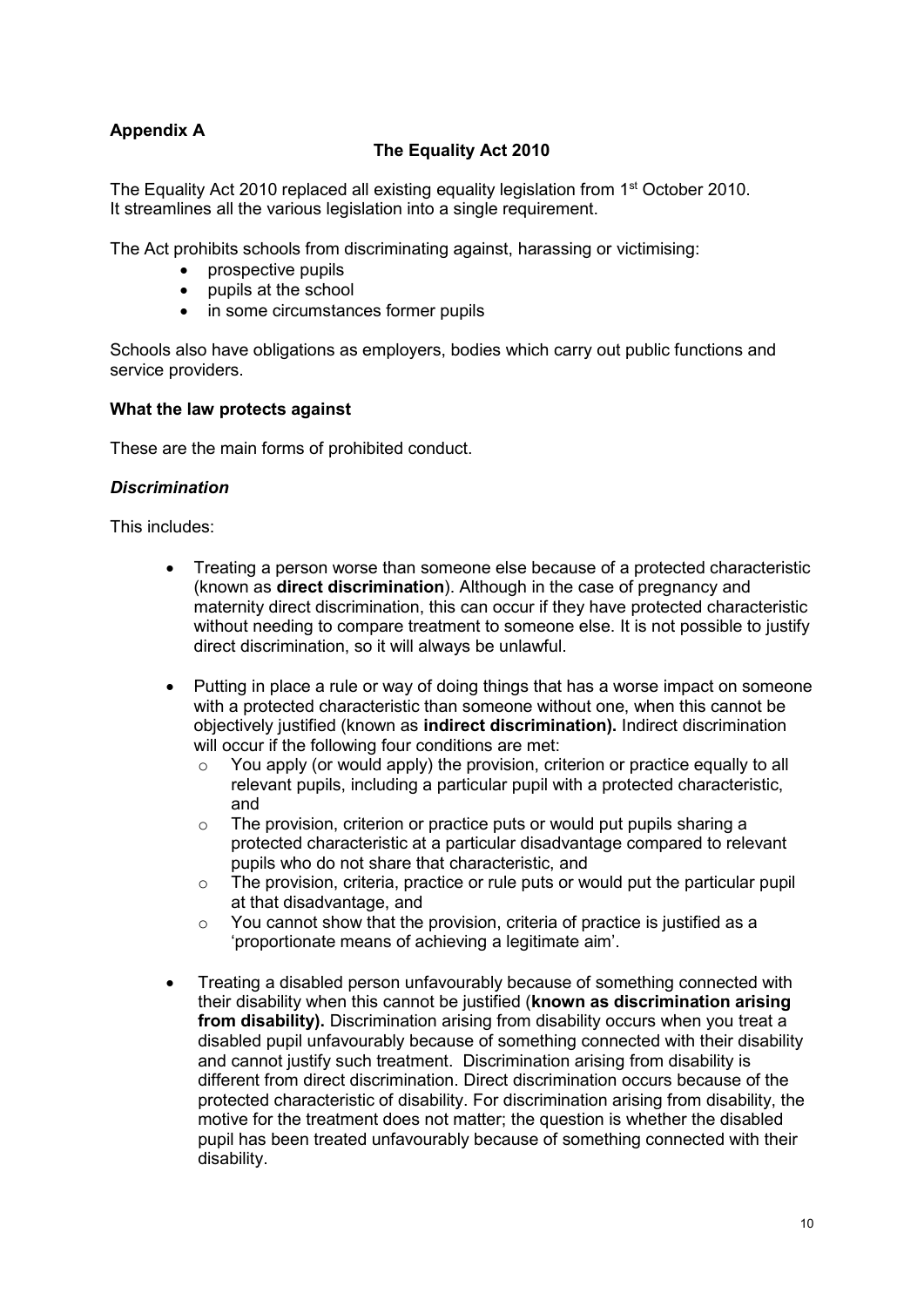Discrimination arising from disability is also different from indirect discrimination. There is no need to show that other people have been affected alongside the individual disabled pupil or for the disabled pupil to compare themselves with anyone else. Discrimination arising from disability will occur if the following three conditions are met:

- $\circ$  you treat a disabled pupil unfavourably, that is putting them at a disadvantage, even if this was not your intention, and
- $\circ$  this treatment is because of something connected with the disabled pupil's disability, and
- $\circ$  vou cannot justify the treatment by showing that it is 'a proportionate means of achieving a legitimate aim'.
- Failing to make reasonable adjustments for disabled people.

The reasonable adjustments duty was first introduced under the Disability Discrimination Act 1995. The reasonable adjustments duty under the Equality Act operates slightly differently and has been extended to cover the provision by a school of auxiliary aids and services; however this element of the duty will not come into force until a later date yet to be confirmed. The object of the duty is the same: to avoid as far as possible by reasonable means, the disadvantage which a disabled pupil experiences because of their disability.

In some cases the support a disabled pupil may receive under the special educational needs framework may mean that they do not suffer a substantial disadvantage and there is no need for additional reasonable adjustments to be made for them. In other cases disabled pupils may require reasonable adjustments in addition to the special educational provision they are receiving. There are also disabled pupils who do not have special educational needs but still require reasonable adjustments to be made for them.

# *Harassment*

Unwanted conduct which has the purpose or effect of violating someone's dignity or which is hostile, degrading, humiliating or offensive to someone with a protected characteristic or in a way that is sexual in nature.

# *Victimisation*

Treating someone unfavourably because they have taken (or might be taking) action under the Equality Act or supporting somebody who is doing so. These are called 'protected acts'.

A 'protected act' is:

- Making a claim or complaint of discrimination (under the Act)
- Helping someone else to make a claim by giving evidence or information
- Making an allegation that the school or someone else has breached the Act
- Doing anything else in connection with the Act.

There is also protection for pupils who are victimised because their parent or sibling has carried out a protected act.

As well as these characteristics, the law also protects people from being discriminated against:

 By someone who wrongly perceives them to have one of the protected characteristics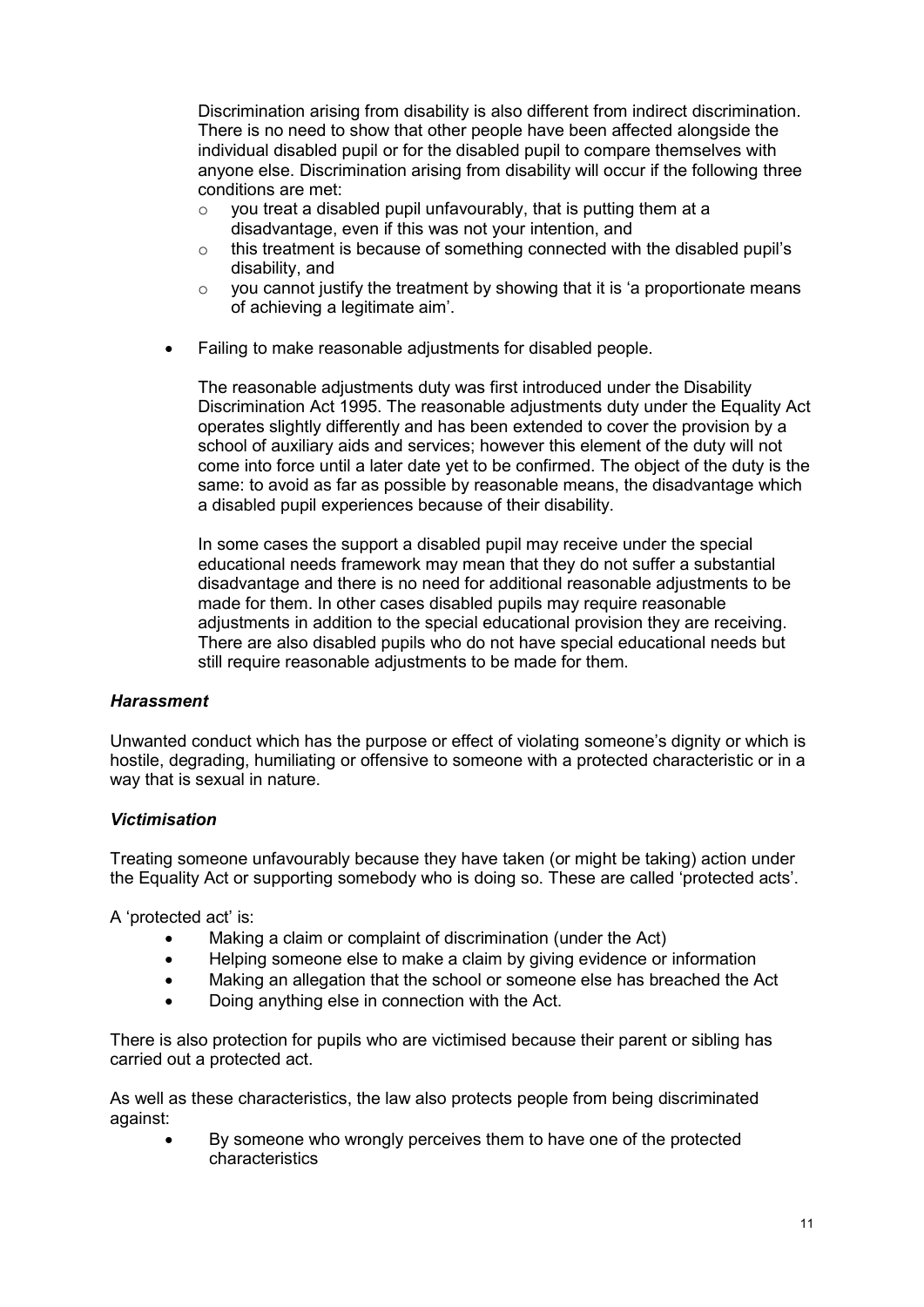Because they are associated with someone who has a protected characteristic. This includes the parent of a disabled child or adult or someone else who is caring for a disabled person.

# **New positive action provisions**

Pupils with protected characteristics may be disadvantaged for social or economic reasons or for reasons to do with past or present discrimination. The Act contains provisions which enable schools to take action to tackle the particular disadvantage, different needs or disproportionately low participation of a particular pupil group, provided certain conditions are met.

These are known as the positive action provisions and allow (but do not require) schools to take proportionate action to address the disadvantage faced by particular groups of pupils. Such action could include targeted provision, resources or putting in place additional or bespoke provision to benefit a particular disadvantaged pupil group.

Positive action is intended to be a measure that will allow schools to provide additional benefits to some pupils to address disadvantage and is not the same as positive discrimination. Positive discrimination would be providing preferential treatment for a particular disadvantaged pupil group that exceeded the positive action conditions.

It is never unlawful to treat disabled pupils (or applicants) more favourably than non-disabled pupils (or applicants). That is, a school is permitted to positively discriminate in favour of disabled pupils (applicants).

# *Why we need to address race equality issues:*

Legal Requirements

*The Equality Act 2010 outlines that all public authorities including schools have a statutory duty to:*

- *Eliminate racial discrimination*
- *Promote equality of opportunity*
- *Promote good relations between people of different racial groups.*

The specific duties require us to*:*

- *Prepare a written policy on racial equality*
- *Assess the impact of our policies, including this policy, on pupils, staff and parents of different racial groups including, in particular, the impact on attainment levels of these pupils*
- *Monitor the operation of our policies through the impact they have on such pupils, staff and parents, with particular reference to their impact on the attainment levels of such pupils.*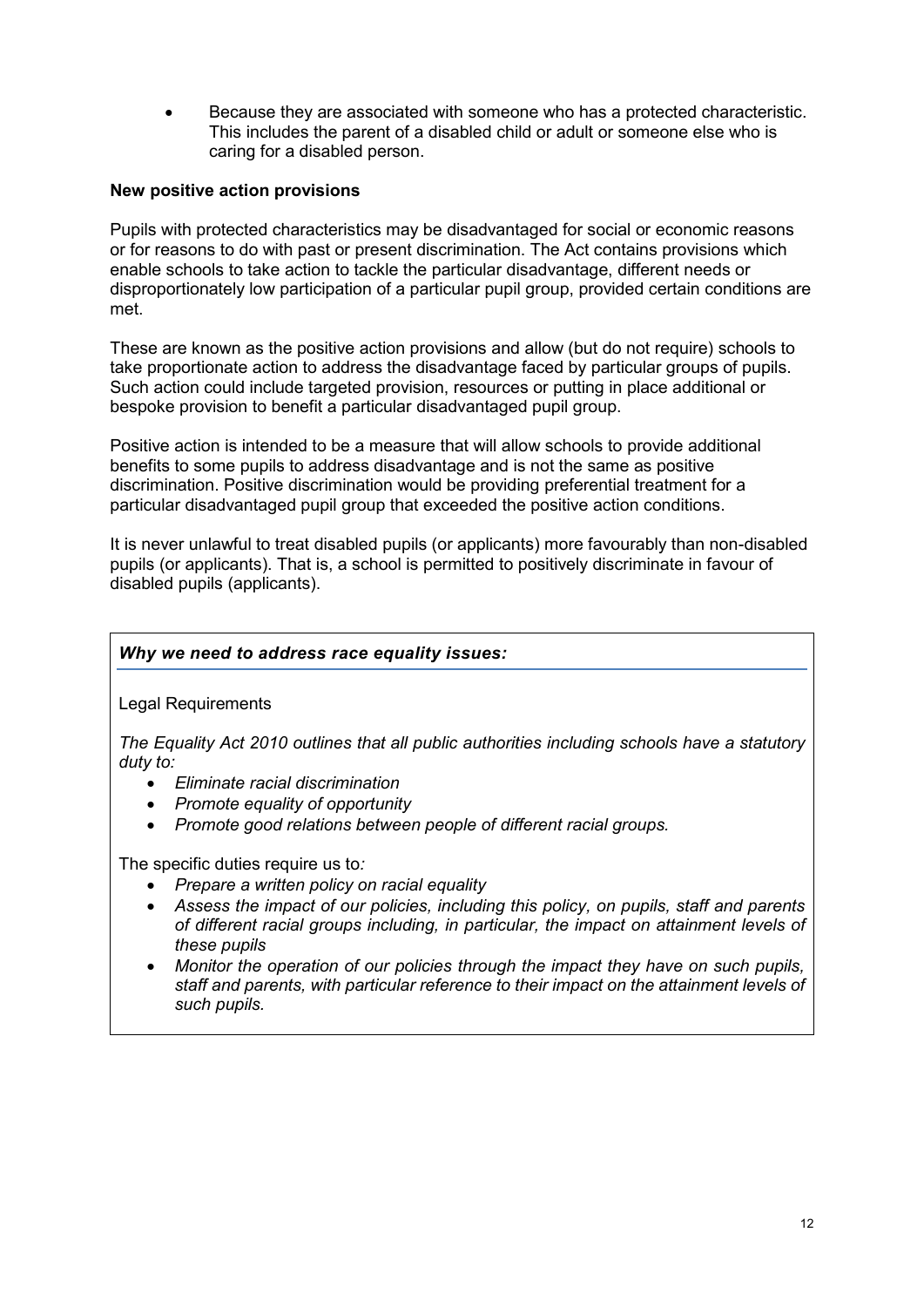# *Why we need to address gender issues:*

# Legal requirements

*The Equality Act 2010 states that it is unlawful to treat a person less favourably than another is treated in similar circumstances on the grounds of sex:*

- *Apply a condition which discriminated against a man or a woman because they are less able to comply with it than a member of the opposite sex is and*
- *Discriminate against somebody because they are married.*

*The Equality Act 2010 requires that men and women should be paid equally where they are carrying out:*

- *The same job*
- *Work of equal value*
- *Work related as equivalent under the job evaluation scheme.*

*The Equality Act 2010 permits employers to act positively in favour of a particular gender by:* 

- *Offering access to training to employers and/or non employees to help fit them to particular work in the organisation in which their gender group has been identified as under represented and*
- *Encouraging employees and/or non employees to take up opportunities for work.*

*The Equality Act 2006 purpose was to create a public duty to promote equality of opportunity between men and women and to prohibit sex discrimination.*

# *Discrimination because of pregnancy and maternity*

It is discrimination to treat a woman (including a female pupil of any age) less favourably because she is or has been pregnant, has given birth in the last 26 weeks or is breastfeeding a baby who is 26 weeks or younger.

It is direct sex discrimination to treat a woman (including a female pupil of any age) less favourably because she is breastfeeding a child who is more than 26 weeks old.

# *Gender reassignment*

Gender reassignment is a personal process (rather than a medical process) which involves a person expressing their gender in a way that differs from or is inconsistent with the physical sex they were born with.

This personal process may include undergoing medical procedures or, as is more likely for school pupils, it may simply include choosing to dress in a different way as part of the personal process of change.

A person will be protected because of gender reassignment where they:

- Make their intention known to someone it does not matter who this is, whether it is someone at school or at home or someone like a doctor:
	- $\circ$  Once they have proposed to undergo gender reassignment they are protected, even if they take no further steps or they decide to stop later on
	- $\circ$  They do not have to have reached an irrevocable decision that they will undergo gender reassignment, but as soon as there is a manifestation of this intention they are protected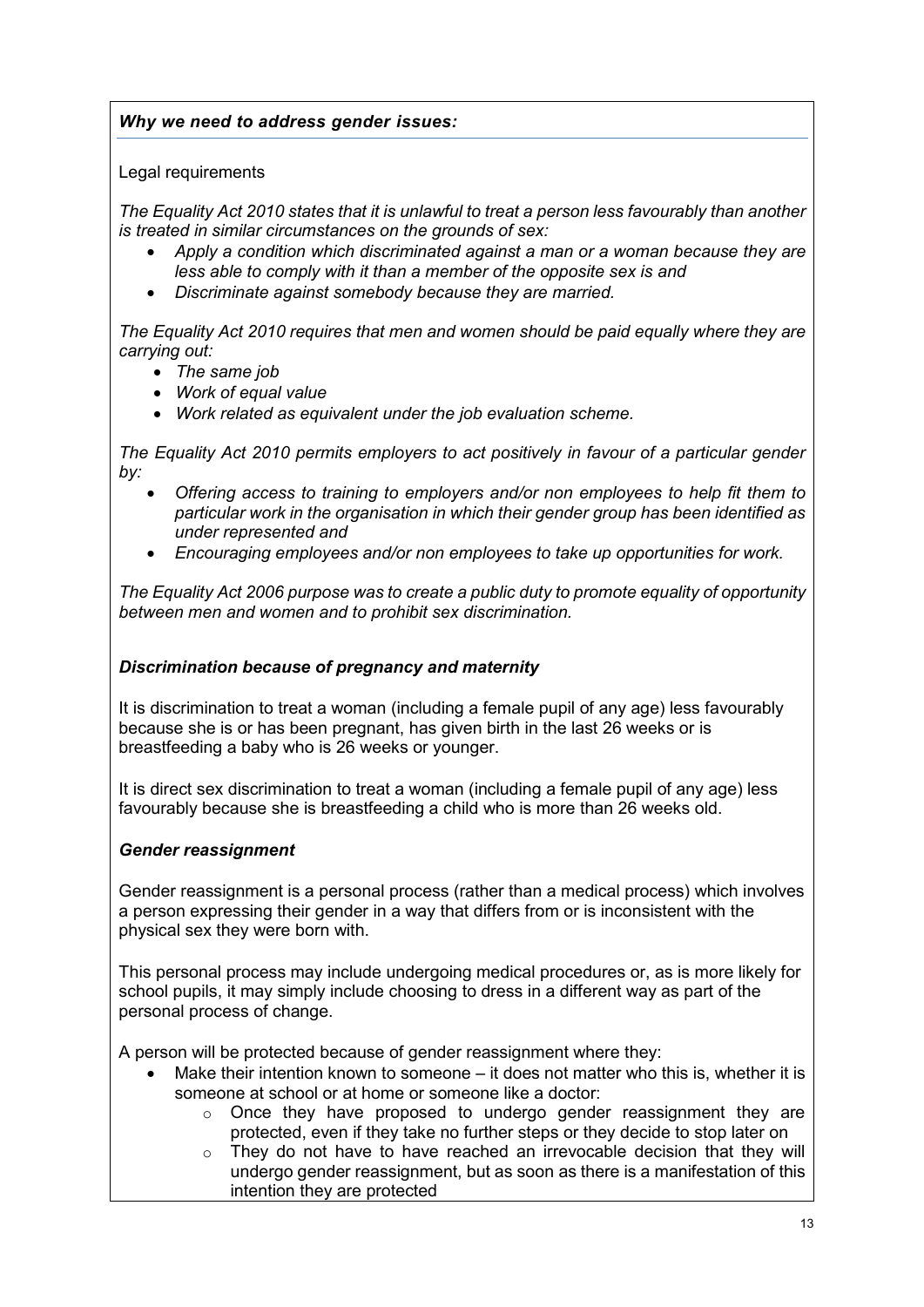- Start or continue to dress, behave or live (full-time or part-time) according to the gender they identify with as a person
- Undergo treatment related to gender reassignment, such as surgery or hormone therapy, or
- Have received gender recognition under the Gender Recognition Act 2004.

**It does not matter which of these applies to a person for them to be protected because of the characteristic of gender reassignment.**

**This guidance uses the term 'transsexual person' to refer to someone who has the protected characteristic of gender reassignment.**

# *Why we need to address disability issues:*

The Equality Act 2010 outlines that a person is a disabled person (someone who has the protected characteristic of disability) if they have a physical and / or mental impairment which has what the law calls 'a substantial and long-term adverse effect on their ability to carry out normal day-to-day activities'. There is no need for a person to have a medically diagnosed cause for their impairment; what matters is the effect of the impairment not the cause.

In relation to physical impairment:

- Conditions that affect the body such as arthritis, hearing or sight impairment (unless this is correctable by glasses or contact lenses), diabetes, asthma, epilepsy, conditions such as HIV infection, cancer and multiple sclerosis, as well as loss of limbs or the use of limbs are covered
- HIV infection, cancer and multiple sclerosis are covered from the point of diagnosis
- Severe disfigurement (such as scarring) is covered even if it has no physical impact on the person with the disfigurement, provided the long-term requirement is met (see below)
- People who are registered as blind or partially sighted, or who are certified as being blind or partially sighted by a consultant ophthalmologist, are automatically treated as disabled under the Act
- Mental impairment includes conditions such as dyslexia and autism as well as learning disabilities such as Down's syndrome and mental health conditions such as depression and schizophrenia.
- The other tests to apply to decide if someone has the protected characteristic of disability are:
	- $\circ$  The length the effect of the condition has lasted or will continue: it must be long term. 'Long term' means that an impairment is likely to last for the rest of the person's life, or has lasted at least 12 months or where the total period for which it lasts is likely to be at least 12 months. If the person no longer has the condition but it is likely to recur or if the person no longer has the condition, they will be considered to be a disabled person
	- $\circ$  Whether the effect of the impairment is to make it more difficult and / or timeconsuming for a person to carry out an activity compared to someone who does not have the impairment, and this causes more than minor or trivial inconvenience
	- $\circ$  If the activities that are made more difficult are 'normal day-to-day activities' at work or at home
	- $\circ$  Whether the condition has this impact without taking into account the effect of any medication the person is taking or any aids or assistance or adaptations they have, like a wheelchair, walking stick, assistance dog or special software on their computer. The exception to this is the wearing of glasses or contact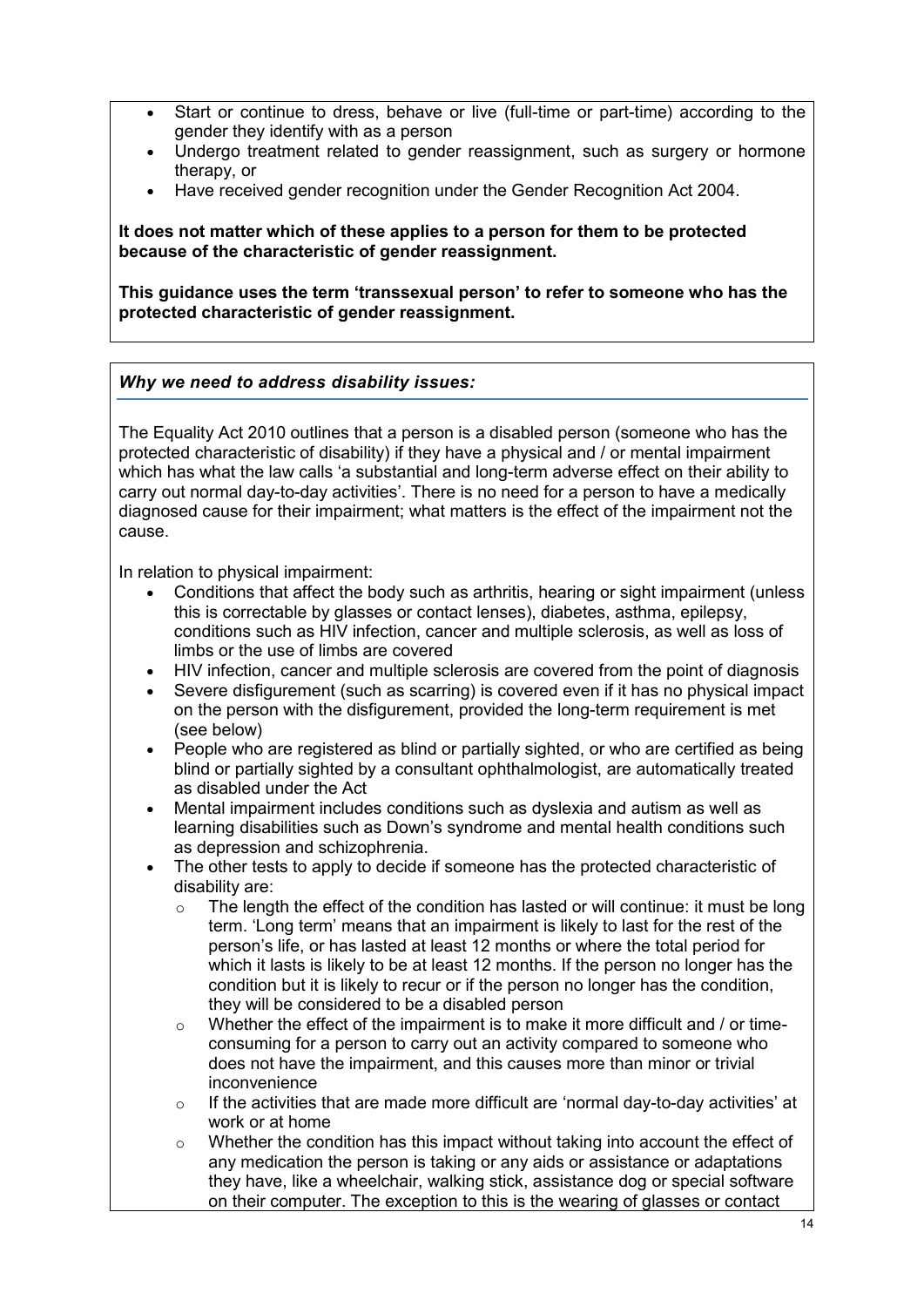lenses where it is the effect while the person is wearing the glasses or contact lenses, which is taken into account.

# *The Duty*

*The Equality Act 2010 places a general duty on schools, who need to have due regard for the following when carrying out their functions:*

- *Promoting equality of opportunity between disabled people and other people*
- *Eliminating discrimination that is unlawful under the DDA*
- *Eliminating harassment of disabled people that is related to their disability*
- *Promoting positive attitudes towards disabled people*
- *Encouraging participation in public life by disabled people*
- *Taking steps to meet disabled people's needs, even if this requires more favourable treatment.*

# *Why we need to address sexual orientation issues:*

# Legal requirements

*The Equality Act 2010, covers discrimination, harassment and victimisation in work and vocational training. They make it unlawful to deny people jobs because of prejudice about their sexual orientation. They enable individuals to take prompt and effective action to tackle harassment and enable people to have an equal chance of training and promotion, whatever their sexual orientation or the sexual orientation of those with whom a person is associated or related.*

*The Equality Act 2006 included an order making power that allows Regulations to be made to prohibit sexual orientation discrimination in the provision of all goods, facilities and services in education and in the execution of public functions. These Regulations entered into force on the 30th of April 2007.*

Sexual orientation means an individual's sexual orientation towards:

- People of the same sex as him or her (gay or lesbian)
- People of the opposite sex (heterosexual)
- People of both sexes (bisexual)

#### **It does not include transsexuality which is related to gender and is covered in the employment context by sex discrimination legislation.**

The Regulations prohibit discrimination on the basis of a person's:

- Actual sexual orientation;
- Perceived sexual orientation by him or her;
- Sexual orientation of someone with whom he/she is associated.

Discrimination is defined as:

- Direct discrimination on the grounds of sexual orientation happens when a person is treated less favourably than another person is, or would be, treated in the same circumstances, and that treatment is because of their sexual orientation, perceived sexual, or that of a person with whom he or she is associated - such as a parent.
- Indirect discrimination on the grounds of sexual orientation happens where a provision, criterion or practice is applied to everyone, but it has the effect of putting a person of a particular sexual orientation at a disadvantage- and it cannot be reasonably justified by reference to considerations other than sexual orientation.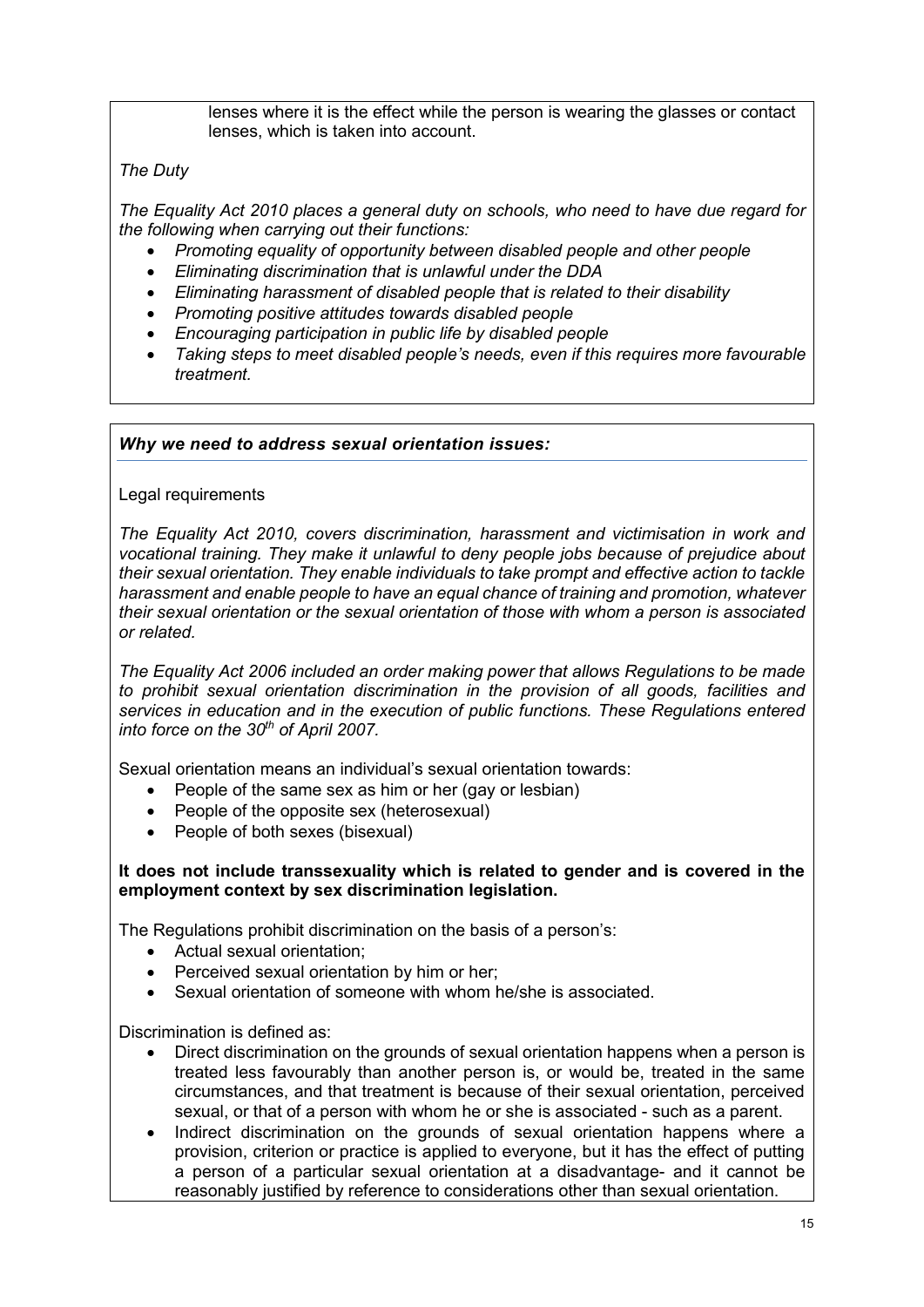Victimising someone by treating them less favourably because of anything they have done or intend to do in relation to these regulations such as making a complaint or giving evidence for a complainant, is also unlawful discrimination.

The specific duties require us not to unlawfully discriminate against a person:

- In the terms on which it offers to admit him or her as a pupil
- By refusing to accept an application to admit him or her as a pupil
- In the way in which a pupil is afforded access to any benefit, facility or service
- By refusing access to any, benefit, facility or service
- By excluding him or her
- By subjecting him or her to any other detriment

# *Why we need to address religious belief / non belief issues:*

# Legal requirements

*The Equality Act 2010 outlines discrimination on grounds of religion, religious belief or similar philosophical belief. They cover direct or indirect discrimination, harassment and victimisation in work and vocational training on grounds of perceived as well as actual religion or belief (i.e. assuming - correctly or incorrectly - that someone has a particular religion or belief). It is illegal to discriminate against any one because of their religion or faith when providing goods or services.* 

Exceptions may be made in very limited circumstances if there is a genuine occupational requirement for the worker to be of a particular religion or belief in order to do the job or to comply with the religious or belief ethos of the organisation

Religion or belief is defined as being any religion, religious belief or similar philosophical belief. This does not include any philosophical or political belief unless it is similar to religious belief. It will be for the Employment Tribunals and other Courts to decide whether particular circumstances are covered by the law

For example it is unlawful to:

- Decide not to employ someone
- Dismiss them
- Refuse to provide them with training
- Deny them promotion
- Give them adverse terms and conditions.

# *Because they follow, or do not follow, a particular religion or belief.*

# *Why we need to address age issues:*

# Legal requirements

The Equality Act 2010 prevents unjustified age discrimination in employment and vocational training. It protects against discrimination that is directly against anyone:

• That is, to treat them less favourably than others because of their age – *unless objectively justified*